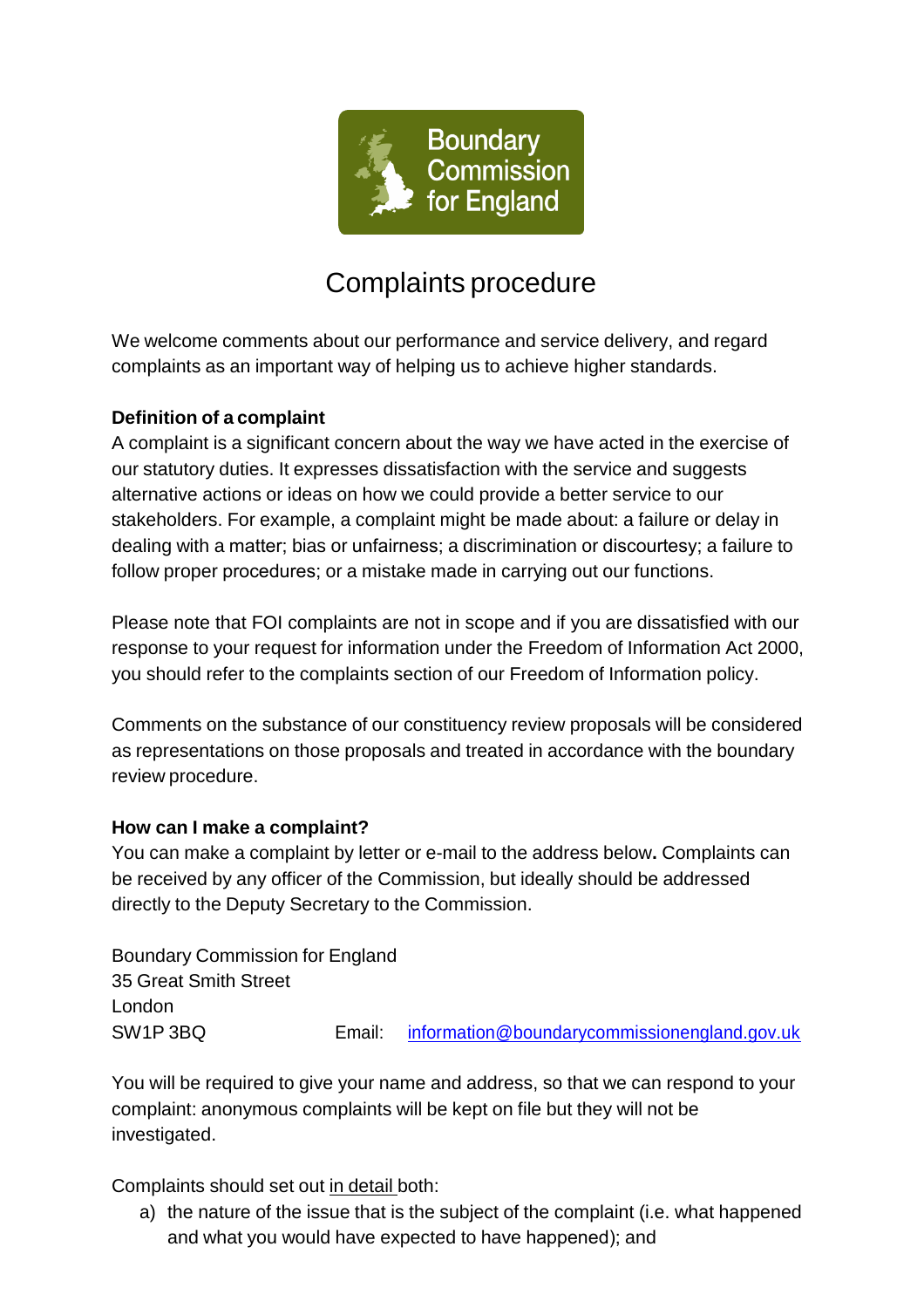b) what redress you are seeking if the complaint is upheld (NB: there will not be any offers of financial compensation).

Following receipt of a complaint, the Deputy Secretary to the Commission will log the details of the complaint and identify an appropriate individual within the organisation to investigate the complaint. Normally, the investigating officer will be the Deputy Secretary to the Commission, though another individual may be identified where – for example – the matter complained about involved the Deputy Secretary directly.

# **How will we deal with your complaint?**

We will try to resolve your complaint immediately. If we are unable to do this, the investigating officer will send you an acknowledgement letter, including a date by which you can expect a full response. We will make every effort to send a detailed reply within 20 working days. If it is not possible to provide a full response in this time, the investigating officer will write to you explaining the reason for the delay, and giving a revised date by which you can expect to receive a response.

# **How will complaints be investigated?**

In the first instance, your complaint will be investigated by the investigating officer specified in your acknowledgment letter. All complaints will be thoroughly and fairly investigated. If you feel that your complaint should be investigated in confidence, you need to make this clear when making your initial complaint, and give your reasons. In such cases, we will not divulge your name without your prior approval.

### **What if I am not satisfied with the response?**

You may ask for your complaint to go to the next stage, which is consideration by the Secretary to the Commission. If the investigating officer at the first instance was the Secretary to the Commission, you may ask for the matter to be referred instead to the Deputy Chair of the Commission. You will normally receive a response within 20 working days of this request.

You are also entitled to complain to the Parliamentary Commissioner for Administration, often known as the Parliamentary Ombudsman. The Parliamentary Ombudsman can only consider complaints that are referred by a Member of Parliament, so you will need to contact your MP. You should also bear in mind that the Ombudsman will normally expect you to have gone through all stages of our complaints procedure first.

Parliamentary Commissioner for Administration Millbank Tower Millbank London SW1P 4QP